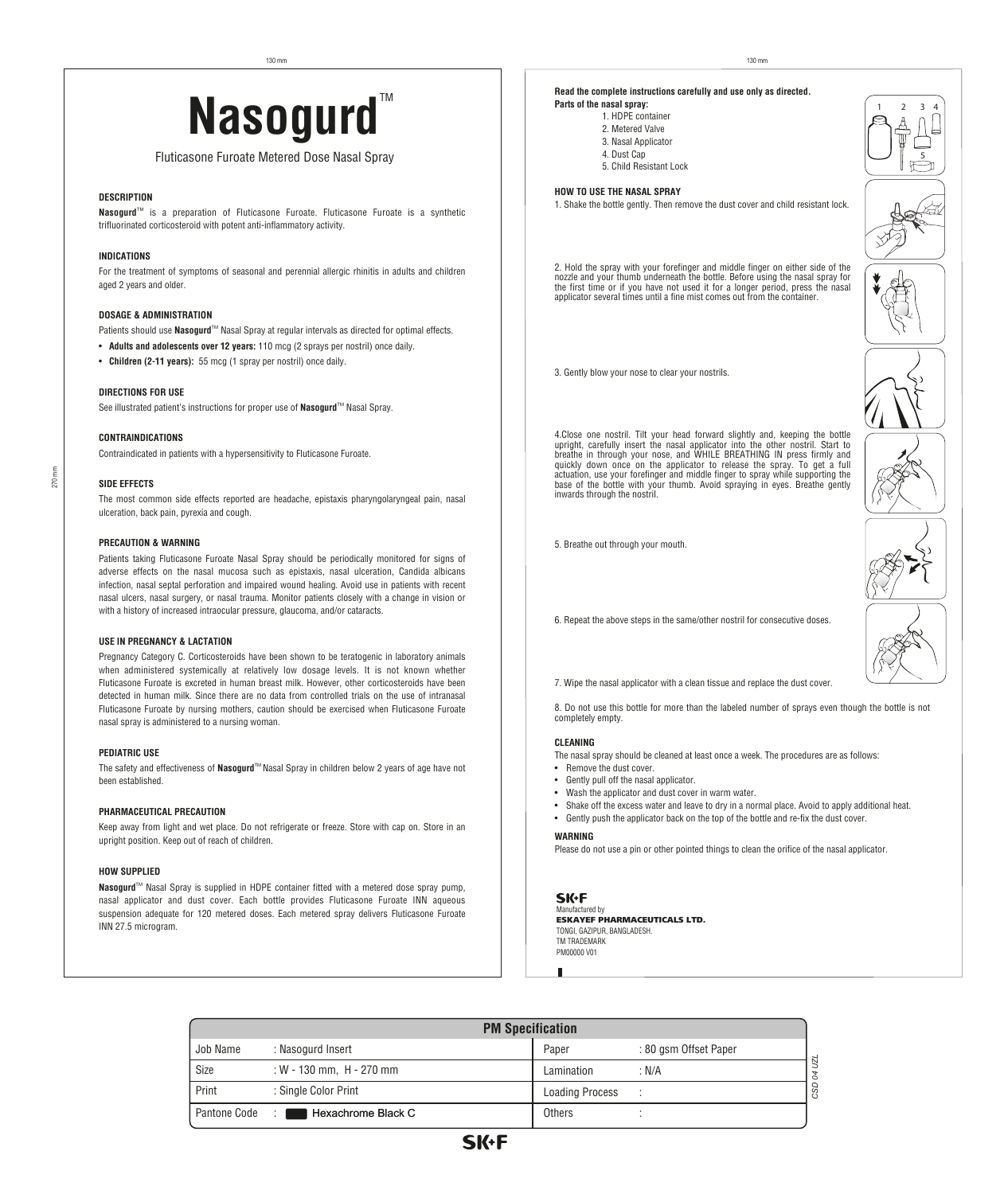Manufactured by ESKAYEF PHARMACEUTICALS LTD. TONGI, GAZIPUR, BANGLADESH.

TM TRADEMARK PM00000 V01

# **DESCRIPTION**

**Nasoflu**TM is a preparation of Fluticasone Propionate. Fluticasone Propionate is a synthetic trifluorinated corticosteroid with anti-inflammatory activity.

# **INDICATIONS**

For the management of the nasal symptoms of seasonal and perennial allergic and nonallergic rhinitis in adults and pediatric patients 4 years of age and older.

# **DOSAGE AND ADMINISTRATION**

Patients should use **Nasoflu**™ Nasal Spray at regular intervals for optimal effects.

- **Adults:** The recommended starting dosage in adults is 2 sprays (50 mcg of fluticasone propionate each) in each nostril once daily (total daily dose, 200 mcg). The same dosage divided into 100 mcg given twice daily (e.g. 8 am and 8 pm) is also effective. After the first few days, patients may be able to reduce their dosage to 100 mcg (1 spray in each nostril) once daily for maintenance therapy. Some patients (12 years of age and older) with seasonal allergic rhinitis may find as-needed use of 200 mcg once daily effective for symptom control. Greater symptom control may be achieved with scheduled regular use.
- **Adolescents and Children (4 Years of Age and Older):** Patients should be started with 100 mcg (1 spray in each nostril once daily). Patients not adequately responding to 100 mcg may use 200 mcg (2 sprays in each nostril). Once adequate control is achieved, the dosage should be decreased to 100 mcg (1 spray in each nostril) daily.

The safety and effectiveness of **Nasoflu**™ Nasal Spray in children below 4 years of age have not been established.

# **DIRECTIONS FOR USE**

# **CONTRAINDICATIONS**

Contraindicated in patients with a hypersensitivity to Fluticasone Propionate.

# **SIDE EFFECTS**

| on                |                       |            |
|-------------------|-----------------------|------------|
| Paper             | : 80 gsm Offset Paper |            |
| Lamination        | : N/A                 |            |
| Loading Process : |                       | CSD 04 UZL |
| <b>Others</b>     |                       |            |

The most common side effects reported are nasal irritation & stinging. Rare instances of nasal septum perforation have been reported following intranasal administration. As with other nasal sprays, dryness of nose and throat, unpleasant taste & smell and epistaxis have been reported rarely.

# **PRECAUTION AND WARNING**

The replacement of a systemic corticosteroid with a topical corticosteroid can be accompanied by signs of adrenal insufficiency, and in addition some patients may experience symptoms of withdrawal, e.g., joint and/or muscular pain, lassitude, and depression. Intranasal corticosteroids may cause a reduction in growth velocity when administered to pediatric patients.

# **USE IN PREGNANCY AND LACTATION**

Pregnancy Category C. There are no adequate and well-controlled studies in pregnant women. Fluticasone Propionate should be used during pregnancy only if the potential benefit justifies the potential risk to the fetus. Since there are no data from controlled trials on the use of intranasal Fluticasone Propionate by nursing mothers, caution should be exercised when Fluticasone Propionate Nasal Spray is administered to a nursing woman.

# **PEDIATRIC USE**

# **PHARMACEUTICAL PRECAUTION**

Keep away from light and wet place. Do not refrigerate or freeze. Store with cap on. Store in an upright position. Keep out of reach of children.

# **HOW SUPPLIED**

**Nasoflu**TM Nasal Spray is supplied in HDPE container fitted with a metered-dose spray pump, nasal applicator and dust cover. Each bottle provides Fluticasone Propionate BP aqueous suspension adequate for 120 metered doses. Each metered spray delivers Fluticasone Propionate BP 50 microgram.

 $1 \t2 \t3 \t4$ 



*†ivMx‡`i 100 gvB‡µvMÖvg (cÖwZwU bv‡Ki wQ‡`ª cÖwZw`b GKevi 1wU †¯cÖ) w`‡q ïiæ Kiv DwPZ| 100 gvB‡µvMÖv‡g*  পর্যাপ্তভাবে উপকার না পাওয়া রোগীরা ২০০ মাইক্রোগ্রাম (প্রতিটি নাকের ছিদ্রে ২টি স্প্রে) পর্যন্ত ব্যবহার করতে পারে। পর্যাপ্ত  $\bar{f}$ দয়ন্ত্রণ অর্জিত হলে, ডোজটি প্রতিদিন ১০০ মাইক্রোগ্রামে (প্রতিটি নাসারন্ধে ১টি স্প্রে) এ হ্রাস করা উচিত

270 mm

See illustrated patient's instructions for proper use of **Nasoflu**™ Nasal Sprav

|          | <b>PM</b> Specification          |    |
|----------|----------------------------------|----|
| Job Name | : Nasoflu Insert                 | Pа |
| Size     | : W - 130 mm, H - 270 mm         | La |
| Print    | : Single Color Print             | L٥ |
|          | Pantone Code: Hexachrome Black C | ∩t |







**mveavbZv Ges mZK©Zv** একটি টপিকাল কর্টিকোস্টেরয়েড সিস্টেমিক কর্টিকোস্টেরয়েডের পরিবর্তে ব্যবহার করা হলে অ্যাড্রিনাল অপ্রতুলতার লক্ষণ দেখা *দি*তে পারে, এবং এছাড়াও কিছু রোগী চিকিৎসা প্রত্যাহারের লক্ষণগুলি অনুভব করতে পারে, যেমন, জয়েন্ট এবং/অথবা পেশী *ব্য*থা, অবসাদ এবং বিষণ্ণতা। পেডিয়াট্রিক রোগীদের ন্যাজাল কর্টিকোস্টেরয়েডগুলি শিশুদের বৃদ্ধির গতি হ্রাস করতে পারে।

**Parts of the nasal spray:**

 1. HDPE container 2. Metered Valve 3. Nasal Applicator 4. Dust Cap

5. Child Resistant Lock

**HOW TO USE THE NASAL SPRAY**

1. Shake the bottle gently. Then remove the dust cover and child resistant lock.

Read the complete instructions carefully and use only as directed.

2. Hold the spray with your forefinger and middle finger on either side of the nozzle and your thumb underneath the bottle. Before using the nasal spray for the first time or if you have not used it for a longer period, press the nasal applicator several times until a fine mist comes out from the container.

3. Gently blow your nose to clear your nostrils.

# **m¤c~Y© wb‡`©kvejx mveav‡b co–b Ges ewY©Z wb‡`©kvejx Abymv‡i e¨envi Ki"b|** <sup>া</sup>মাজাল স্পের অংশ

4.Close one nostril. Tilt your head forward slightly and, keeping the bottle upright, carefully insert the nasal applicator into the other nostril. Start to breathe in through your nose, and WHILE BREATHING IN press firmly and quickly down once on the applicator to release the spray. To get a full actuation, use your forefinger and middle finger to spray while supporting the base of the bottle with your thumb. Avoid spraying in eyes. Breathe gently inwards through the nostril.

5. Breathe out through your mouth.

6. Repeat the above steps in the same/other nostril for consecutive doses.

7. Wipe the nasal applicator with a clean tissue and replace the dust cover.

 ${\bf b}$  বোতলটি সম্পর্ণ খালি না হলেও লেবেলযজ স্প্রে সংখ্যার বেশি এই বোতলটি ব্যবহার করবেন *bv|*

8. Do not use this bottle for more than the labeled number of sprays even though the bottle is not completely empty.

# **CLEANING**

The nasal spray should be cleaned at least once a week. The procedures are as follows:

- Remove the dust cover.
- Gently pull off the nasal applicator.
- Wash the applicator and dust cover in warm water.
- Shake off the excess water and leave to dry in a normal place. Avoid to apply additional heat.
- Gently push the applicator back on the top of the bottle and re-fix the dust cover.

## **WARNING**

Please do not use a pin or other pointed things to clean the orifice of the nasal applicator.

# **SK+F**

Fluticasone Propionate BP Metered Dose Nasal Spray<br>  $\begin{array}{ccc}\n\bullet & \bullet & \bullet \\
\bullet & \bullet & \bullet \\
\bullet & \bullet & \bullet\n\end{array}$ <br>  $\begin{array}{ccc}\n\bullet & \bullet & \bullet \\
\bullet & \bullet & \bullet \\
\bullet & \bullet & \bullet\n\end{array}$ <br>  $\begin{array}{ccc}\n\bullet & \bullet & \bullet \\
\bullet & \bullet & \bullet & \bullet \\
\bullet & \bullet & \bullet & \bullet\n\end{array}$ 

270 mm

130 mm

- $\lambda$ . **HDPE** বোতল
- ২. মিটারযুক্ত ভালভ
- ৩. ন্যাজাল এপলিকেটর
- *4. K¨vc*
- ৫. শিশু প্রতিরোধী লক

270 mm

৬. একই/অন্যান্য নাসারন্ধ্রে ডোজ প্রয়োগের জন্য উপরের ধাপগুলি পুনরাবৃত্তি করুন।

# **eY©bv**

<code>†b‡mv</code>্ $\mathbb{J}^{\mathfrak{m}}$  হল ফ্লুটিকাসোন প্ৰপিওনেট-এর একটি প্রস্তুতি। ফ্লুটিকাসোন প্রপিওনেট হল একটি কর্টিকোস্টেরয়েড যার প্রদাহ *বি*রোধী কার্যকলাপ রয়েছে।

# **wb‡`©kbv**

এটি প্ৰাপ্তবয়স্ক এবং ৪ বছর বা তার বেশি বয়সী রোগীদের সিজনাল এবং বহুবর্ষজীবী অ্যালার্জিক এবং নন-অ্যালার্জিক *রাইনাইটিসের লক্ষণ*ংলির চিকিৎসার জন্য নির্দেশিত।

270 mm **cÖvßeq¯‹:**

*ফ্রু*টিকাসোন প্রপিওনেট এর প্রতি অতিসংবেদনশীল রোগীদের মধ্যে প্রতিনির্দেশিত।

সাধারণ পার্শ্ব-প্রতিক্রিয়া রয়েছে যেমন নাক জ্বালা এবং সূচ ফোটানো অনুভূতি। ন্যাজাল স্প্রে ব্যবহারের পর নাকের সেপ্টাম *ছি*দ্ৰের ঘটনা বিরল। অন্যান্য ন্যাজাল স্প্রেগুলির মতো, নাক এবং গলার শুষ্কতা, অপ্রীতিকর স্বাদ, গন্ধ এবং এপিস্ট্যাক্সিস খুব কমই হয়ে থাকে।

# **gvÎv I cÖ‡qvMwewa**

সর্বোত্তম প্রভাবের জন্য রোগীদের নিয়মিত বিরতিতে †b‡mv $\mathcal{Q}^{\textsf{I} \textsf{I} \textsf{m}}$ ন্যাজাল স্প্রে ব্যবহার করা উচিত।

*c*)াপ্তবয়স্কদের জন্য প্রস্নাবিত শুরুর ডোজ হল ১টি স্প্রে প্রতিটি নাসারস্কে প্রতিদিন একবার (প্রতিটি স্প্রেচে ফটিকাসোন প্রপিওনেট *6*০ মাইক্রোগ্রাম) (মোট দৈনিক ডোজ, ২০০ মাইক্রোগ্রাম)। ১০০ মাইক্রোগ্রাম করে দিনে দুবার দেয়াও (যেমন সকাল ৮টা এবং ৱাত ৮টা) কাৰ্যকৱ। প্ৰথম কয়েক দিন পৱে রোগী রক্ষণাবেক্ষণ থেৱাপির জন্য ডোজ ১০০ মাইক্রোগ্রাম পর্যন্ত কমাতে পারে *(প্র*তিটি নাসারন্ধ্রে ১ টি স্প্রে প্রতিদিন একবার)। সিজনাল অ্যালার্জিক রাইনাইটিস সহ কিছু রোগীর (১২ বছর বয়সী এবং তার *(*বশি বয়সী) উপসর্গ নিয়ন্ত্রণের জন্য প্রতিদিন একবার ২০০ মাইক্রোগ্রাম ব্যবহার কার্যকরী হতে পারে। নির্ধারিত মাত্রায় নিয়মিত ব্যবহারের মাধ্যমে লক্ষনগুলোর ভালো নিয়ন্ত্রণ সম্ভব।

# **wK‡kvi-wK‡kvix Ges wkï (4 eQi ev Zvi †ewk eqmx):**

# **e¨enviwewa**

 $\dagger$ b‡mv $\mathsf{Q}$ ।™ ন্যাজাল স্প্রে সঠিকভাবে ব্যবহারের জন্য সচিত্র নির্দেশাবলী দেখুন।

# **cÖwZwb‡`©kbv**

# **cvk¦©-cÖwZwµqv**

# **Mf©ve¯'vq Ges ¯Íb¨`vbKv‡j e¨envi**

এটি প্রেগনেন্সি ক্যাটেগরি সি। গর্ভবতী মহিলাদের মধ্যে কোন পর্যাপ্ত এবং সুনিয়ন্ত্রিত গবেষণা নেই। ফ্রুটিকাসোন প্রপিওনেট শুধুমাত্র গর্ভাবস্থায় তখনই ব্যবহার করা উচিত যদি সম্ভাব্য উপকারিতা ভ্রূণের সম্ভাব্য ঝুঁকির চেয়ে বেশি ন্যায়সঙ্গত হয়। যেহেতু ন্তন্যদানকারী মায়েদের দ্বারা ইন্টানাসাল ফ্রটিকাসোন প্রপিওনেটের ব্যবহার সম্পর্কে নিয়ন্ত্রিত ট্রায়ালের কোনও তথ্য নেই, তাই নার্সিং মহিলাদের জন্য ফ্রুটিকাসোন প্রপিওনেট ন্যাজাল স্প্রে ব্যবহার করার সময় সতর্কতা অবলম্বন করা উচিত।

# **†cwWqvwUªK e¨envi**

ফ্লুটিকাসোন প্রপিওনেট ন্যাজাল স্প্রে -এর সুরক্ষা ও কার্যকারিতা ৪ বছরের কম বয়সী শিশুদের জন্য সুনির্ধারিত নয়।

আলো ও আর্দ্রতা থেকে দূরে সংরক্ষণ করুন। সকল ঔষধ শিশুদের নাগালের বাইরে রাখুন।

**msi¶Y**

**mieivn** † $b$ ‡mv $\boldsymbol{\mathsf{g}}$ ™ ন্যাজাল স্প্রে এইচডিপিই বোতলে সরবরাহ করা হয় যাতে একটি মিটারড-ডোজ স্প্রে পাম্প, ন্যাজাল এপলিকেটর এবং ক্যাপ রয়েছে। প্রতিটি বোতলে আছে ফ্রুটিকাসোন প্রপিওনেট বি.পি. জলীয় সাসপেনশনের ১২০ টি স্প্রে। প্রতিটি স্প্রতে *Av‡Q d¬zwUKv‡mvb cÖwcI‡bU we.wc. 50 gvB‡µvMÖvg|*

**wKfv‡e b¨vRvj †¯cÖ e¨envi Ki‡eb:**

১. বোতলটি আলতো করে ঝাঁকান। তারপর ক্যাপ এবং শিশু-প্রতিরোধী লক সরান।

২. আপনার তর্জনী এবং মধ্যমা আঙুল দিয়ে অগ্রভাগের উভয় পাশে এবং বোতলের নীচে আপনার বডো আঙল দিয়ে স্প্রেটি ধরে রাখন। প্রথমবার ন্যাজাল স্প্রে ব্যবহার করার আগে বা আপনি যদি এটি দীর্ঘ সময়ের জন্য ব্যবহার না করে থাকেন তবে পাত্র থেকে একটি সক্ষ স্প্রে বের না হওয়া \_<br>পৰ্যন্ত ন্যাজাল এপলিকেটবটি কম্যেকবাব চাপন ।

<u>√১. অাপনার নাকের চিদ পরিষ্কার করতে আলতে্গ করে নিশ্বাস চাকন ।</u>

 $\,$ ৪. একটি নাকের ছিদ্র বন্ধ করুন। আপনার মাথাটি কিছুটা সামনের দিকে কাত করুন এবং বোতলটি *†mvRv †i‡L mveav‡b Ab¨ bv‡Ki wQ‡`ª b¨vRvj Gcwj‡KUiwU †XvKvb| Avcbvi bvK w`‡q k¦vm †bIqv ïiæ Kiæb Ges k¦vm †bIqvi mgq †¯cÖwU †Q‡o †`Iqvi Rb¨ Gcwj‡KU‡ii Dci GKevi*  'দৃঢ়ভাবে এবং দ্রুত নিচে চাপুন। একটি সম্পূর্ণ অ্যাকচুয়েশন পেতে, আপনার তর্জনী ও মধ্যমা দিয়ে ু<br>এপলিকেটরটি চাপন এবং বডো আঙল দিয়ে বোতলের তলায় স্পর্শ করন। চোখে স্প্রে করা থেকে  $\sqrt{2\pi}$  বিরত থাকন। নাকের ছিদ দিয়ে আস্কে আস্তেভিতরের দিকে শ্বাস নিন।

*৫.* আপনার মুখ দিয়ে শ্বাস ছাড়ন।

*7. GKwU cwi®‹vi wUm¨y w`‡q b¨vRvj Gcwj‡KUiwU gyQzb Ges K¨vcwU AvUwK‡q w`b|*

# **cwi®‹vi cÖYvjx**

সপ্তাহে অন্তত একবার নাকের *স্প্রে* পরিষ্কার করা উচিত।

- পদ্ধলিগুলি নিনাকপ
- *\* K¨vcwU mivb,*
- *\* Avj‡Zv K‡i b¨vRvj Gcwj‡KUiwU Uvbyb|*
- $\ast$  এপলিকেটর এবং ক্যাপটি গরম পানিতে ধুয়ে ফেলুন।
- $\,$  \* অতিরিক্ত পানি ঝেডে স্বাভাবিক জায়গায় শুকাতে দিন। অতিরিক্ত তাপ প্রয়োগ করা থেকে এডিয়ে  *Pjyb|*
- $\,$ \* বোতলের উপরের দিকে এপলিকেটরটিকে আলতো করে ধাক্কা দিন এবং ক্যাপটি পনরায় আটকিয়ে  $\widehat{b}$ ন

# **mZK©Zv**

*-* ন্যাজাল এপলিকেটরের ছিদ্র পরিষ্কার করার জন্য পিন বা অন্যান্য সূচালো জিনিস ব্যবহার করবেন না।

# **SK+F**

*প্ৰ*স্তকাবক **Gm‡KGd dvg©vwmDwUK¨vjm& wj:** *টঙ্গী*, গাজীপুর, বাংলাদেশ TM ট্ৰেডমাৰ্ক

 $\bigcirc$ 













2 3







# **TM**

 $\overline{\mathbf{x}}$ টিকাসোন প্ৰপিওনেট বি.পি.মিটারড-ডোজ স্প্রে ন্যাজাল স্প্রে